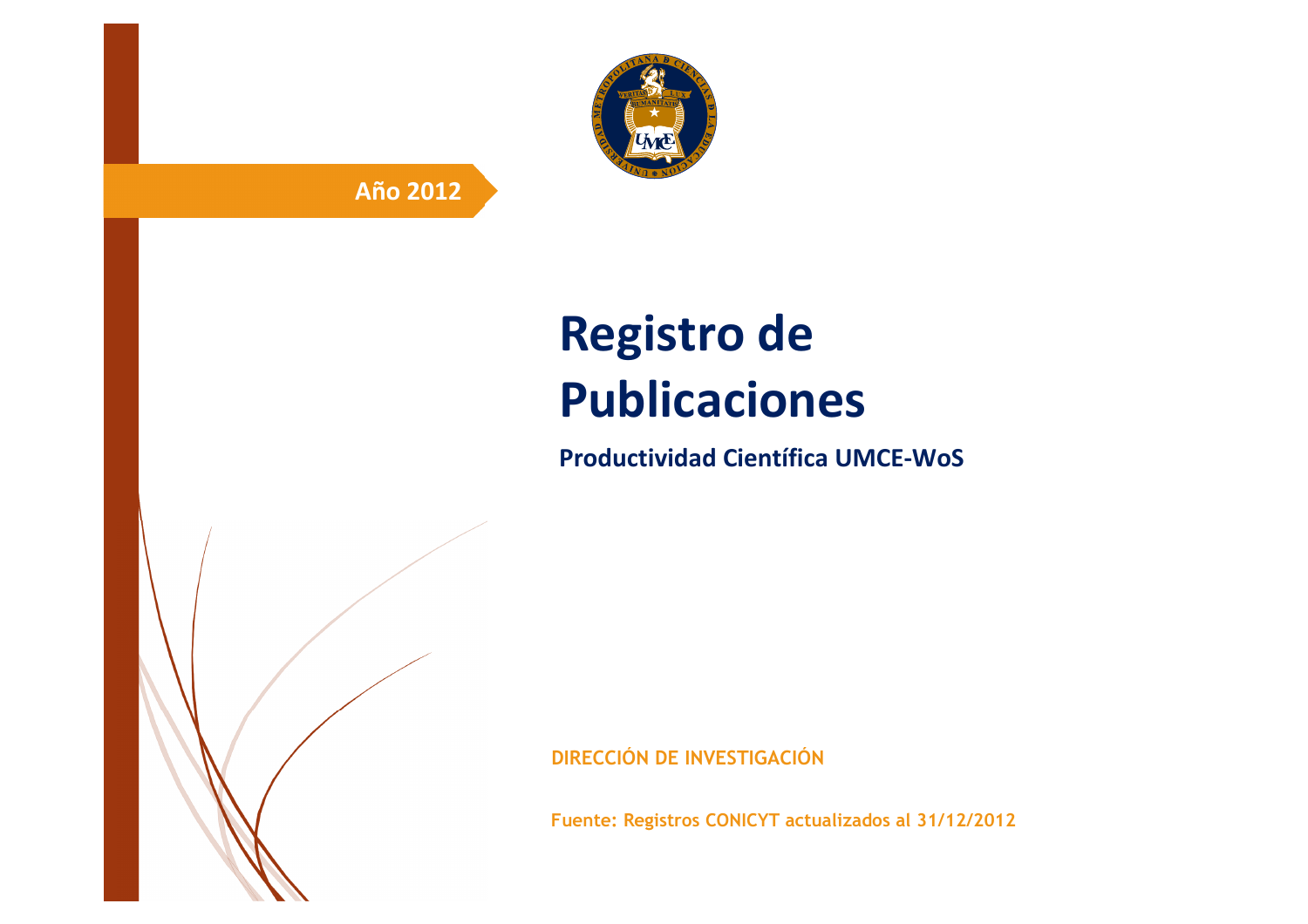



#### **Productividad Científica Universidad Metropolitana de Ciencias de la Educación, año 2012**

(Fuente: Registros CONICYT actualizados al 31/12/2012)

| $\mathsf{N}^\circ$ | <b>AUTOR/ES</b>                                                                    | <b>DEPARTAMENTO</b> | <b>FACULTAD</b>         | <b>TÍTULO</b>                                                                                                                                         | <b>AÑO</b><br><b>PUBLICACIÓN</b> | <b>AÑO</b><br><b>REGISTRO</b><br><b>CONICYT</b> | <b>REFERENCIA</b>                                                  | <b>TIPO</b> |
|--------------------|------------------------------------------------------------------------------------|---------------------|-------------------------|-------------------------------------------------------------------------------------------------------------------------------------------------------|----------------------------------|-------------------------------------------------|--------------------------------------------------------------------|-------------|
| $\mathbf{1}$       | Barahona T; MV<br>Encinas; A Mansilla;<br><b>B Matsuhiro; EA</b><br>Zuniga         | QUÍMICA             | <b>CIENCIAS BÁSICAS</b> | A sulfated galactan with<br>antioxidant capacity from<br>the green variant of<br>tetrasporic Gigartina<br>skottsbergii (Gigartinales,<br>Rhodophyta). | 2012                             | 2012                                            | Carbohydrate<br>Research 2012<br>347(1);114-120                    | <b>WoS</b>  |
| 2                  | Barrientos L; P<br>Allende; C Orellana;<br>P Jara                                  | QUÍMICAS            | CIENCIAS BÁSICAS        | Ordered arrangements of<br>metal nanoparticles on<br>alpha-cyclodextrin inclusion<br>complexes by magnetron<br>sputtering.                            | 2012                             | 2012                                            | Inorganica Chimica<br>Acta 2012 380;372-<br>377                    | <b>WoS</b>  |
| $\overline{3}$     | Beltrami M; MC<br>Medina-Munoz; F<br>Del Pino; JF<br>Ferveur; R Godoy-<br>Herrera. | <b>BIOLOGÍA</b>     | <b>CIENCIAS BÁSICAS</b> | <b>Chemical Cues Influence</b><br><b>Pupation Behavior of</b><br>Drosophila simulans and<br>Drosophila buzzatii in<br>Nature and in the<br>Laboratory | 2012                             | 2012                                            | Plos One 2012 7(6)                                                 | <b>WoS</b>  |
| 4                  | Cardenas-Jiron GI;<br>C Gonzalez; J<br>Benavides.                                  | QUÍMICA             | <b>CIENCIAS BÁSICAS</b> | Nitric Oxide Oxidation<br>Mediated by Substituted<br>Nickel Phthalocyanines: A<br><b>Theoretical Viewpoint</b>                                        | 2012                             | 2012                                            | Journal of Physical<br>Chemistry C 2012<br>116(32);16979-<br>16984 | <b>WoS</b>  |
| 5                  | Castillo RV                                                                        | <b>BIOLOGÍA</b>     | CIENCIAS BÁSICAS        | Polysporina simplex (Davies)<br>Vezda (Acarosporaceae,<br>Ascomycota) new to Chile.                                                                   | 2012                             | 2012                                            | Gayana Botanica<br>2012 69(1);186-188                              | <b>WoS</b>  |

1 | Productividad Científica WoS 2012-UMCE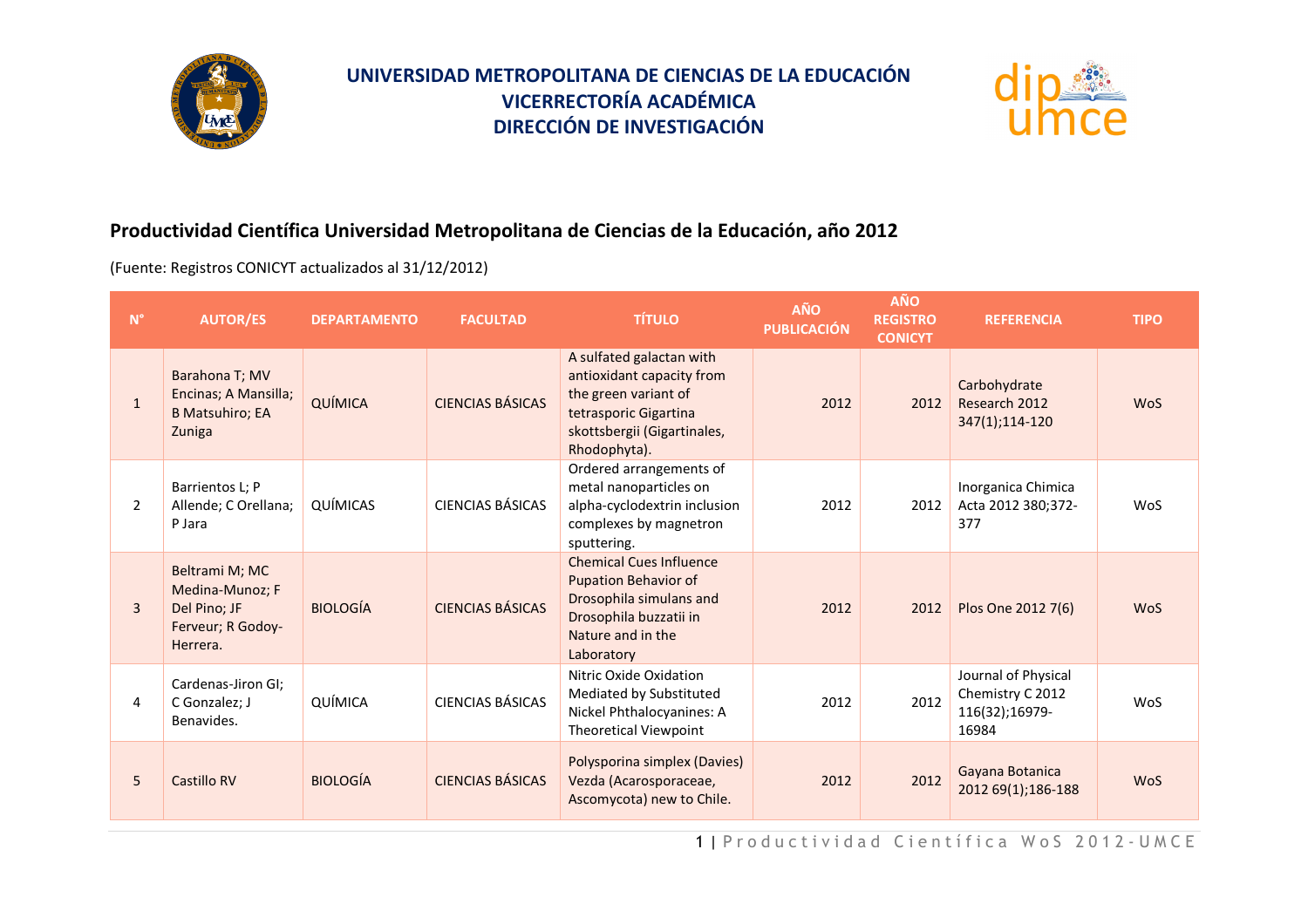



| $N^{\circ}$    | <b>AUTOR/ES</b>                                                                                 | <b>DEPARTAMENTO</b> | <b>FACULTAD</b>         | <b>TÍTULO</b>                                                                                                                                                                          | AÑO<br><b>PUBLICACIÓN</b> | <b>AÑO</b><br><b>REGISTRO</b><br><b>CONICYT</b> | <b>REFERENCIA</b>                                                             | <b>TIPO</b> |
|----------------|-------------------------------------------------------------------------------------------------|---------------------|-------------------------|----------------------------------------------------------------------------------------------------------------------------------------------------------------------------------------|---------------------------|-------------------------------------------------|-------------------------------------------------------------------------------|-------------|
| 6              | Castillo RV; A Beck.                                                                            | <b>BIOLOGÍA</b>     | <b>CIENCIAS BÁSICAS</b> | Photobiont selectivity and<br>specificity in Caloplaca<br>species in a fog-induced<br>community in the Atacama<br>Desert, northern Chile.                                              | 2012                      | 2012                                            | Fungal Biology 2012<br>116(6);665-676                                         | WoS         |
| $\overline{7}$ | Castro-Castillo V; A<br>Galdamez; M<br>Rebolledo-Fuentes:<br><b>BK Cassels.</b>                 | QUÍMICA             | <b>CIENCIAS BÁSICAS</b> | H-1 AND C-13 NMR<br>SPECTRAL ASSIGNMENTS<br><b>AND X-RAY</b><br><b>CRYSTALLOGRAPHY OF</b><br>4,5,8,12b-TETRAHYDRO-<br>ISOINDOLO 1,2-a<br><b>ISOQUINOLINE AND</b><br><b>DERIVATIVES</b> | 2012                      | 2012                                            | Journal of the<br><b>Chilean Chemical</b><br>Society 2012<br>57(1);972-976    | <b>WoS</b>  |
| 8              | Costa ED; MT<br>Molina; FC de<br>Abreu; FDD Silva;<br>CD Costa; W Pinho;<br>IB Valentim, et al. | QUÍMICA             | <b>CIENCIAS BÁSICAS</b> | Electrochemical and<br>Spectroscopic Investigation<br>of Bioactive<br>Naphthoquinones.                                                                                                 | 2012                      | 2012                                            | International Journal<br>of Electrochemical<br>Science 2012<br>7(7);6524-6538 | WoS         |
| 9              | Florenzano R; M<br>Valdes; E Caceres; S<br>Santander; C<br>Aspillaga; C<br><b>Musalem</b>       | <b>DIUMCE</b>       | <b>DIUMCE</b>           | Relation between suicidal<br>ideation and parenting<br>styles among a group of<br>Chilean adolescents.                                                                                 | 2011                      | 2012                                            | Revista Medica De<br><b>Chile 2011</b><br>139(12);1529-1533                   | <b>WoS</b>  |
| 10             | Flores-Prado L; E<br>Chiappa; M Mante.                                                          | <b>ENTOMOLOGÍA</b>  | <b>CIENCIAS BÁSICAS</b> | Interactions between<br>females of Protandrena<br>evansi (Hymenoptera:<br>Andrenidae), a communal<br>nesting bee.                                                                      | 2012                      | 2012                                            | Revista Colombiana<br>De Entomologia<br>2012 38(1);118-123                    | WoS         |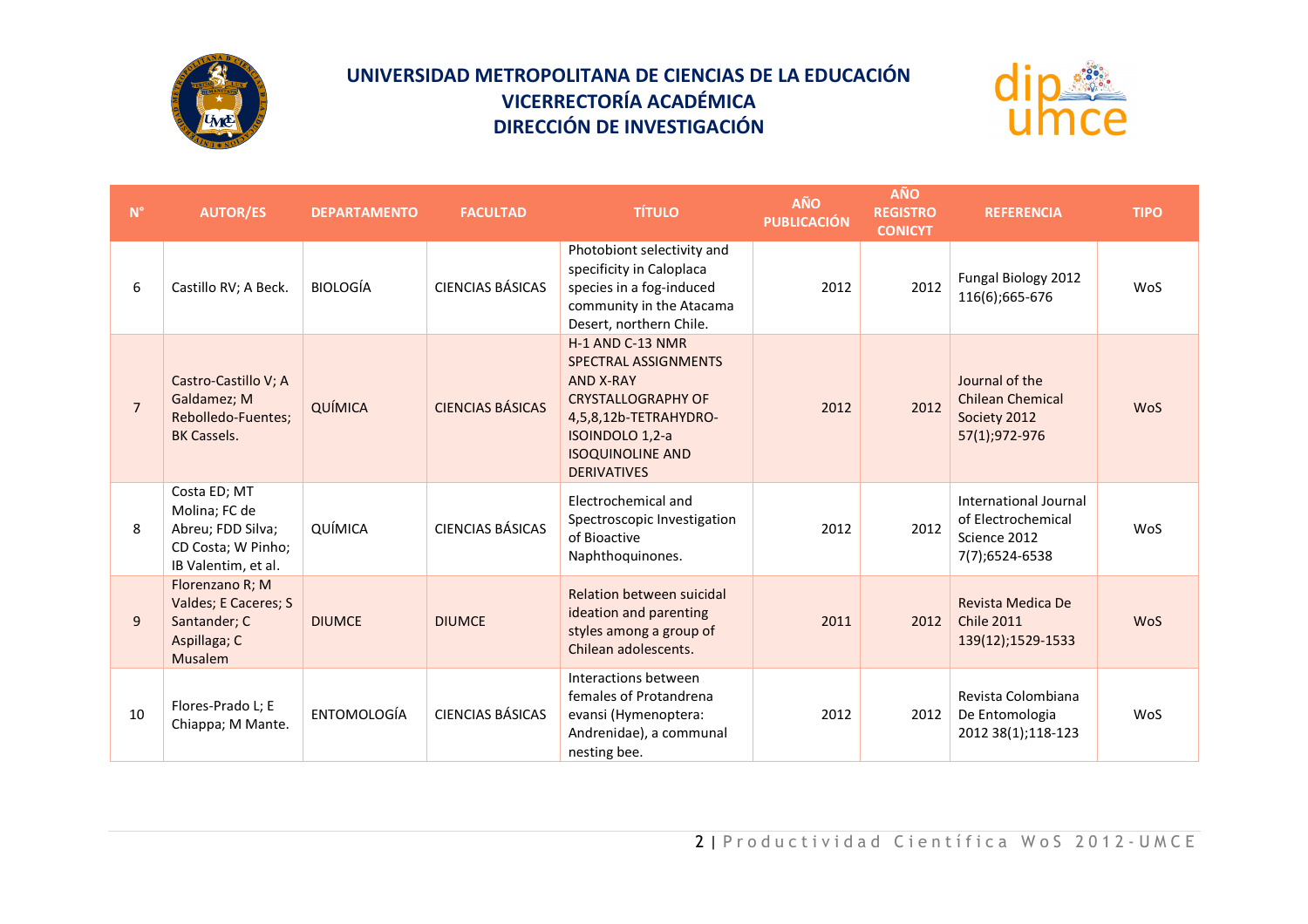



| $N^{\circ}$ | <b>AUTOR/ES</b>                                                                 | <b>DEPARTAMENTO</b>            | <b>FACULTAD</b>                           | <b>TÍTULO</b>                                                                                                                                                                            | AÑO<br><b>PUBLICACIÓN</b> | <b>AÑO</b><br><b>REGISTRO</b><br><b>CONICYT</b> | <b>REFERENCIA</b>                                                               | <b>TIPO</b> |
|-------------|---------------------------------------------------------------------------------|--------------------------------|-------------------------------------------|------------------------------------------------------------------------------------------------------------------------------------------------------------------------------------------|---------------------------|-------------------------------------------------|---------------------------------------------------------------------------------|-------------|
| 11          | Flores-Prado L; HM<br>Niemeyer.                                                 | <b>ENTOMOLOGÍA</b>             | <b>CIENCIAS BÁSICAS</b>                   | Host Location by<br><b>Ichneumonid Parasitoids is</b><br><b>Associated with Nest</b><br>Dimensions of the Host Bee<br>Species.                                                           | 2012                      | 2012                                            | Neotropical<br>Entomology 2012<br>41(4);283-287                                 | <b>WoS</b>  |
| 12          | Frias-Lasserre D.                                                               | ENTOMOLOGÍA                    | <b>CIENCIAS BÁSICAS</b>                   | Non Coding RNAs and<br>Viruses in the Framework of<br>the Phylogeny of the Genes,<br>Epigenesis and Heredity.                                                                            | 2012                      | 2012                                            | International Journal<br>of Molecular<br>Sciences 2012<br>13(1);477-490         | WoS         |
| 13          | Hernandez-Ortiz V;<br>AF Bartolucci; P<br>Morales-Valles; D<br>Frias; D Selivon | <b>ENTOMOLOGÍA</b>             | <b>CIENCIAS BÁSICAS</b>                   | <b>Cryptic Species of the</b><br>Anastrepha fraterculus<br>Complex (Diptera:<br>Tephritidae): A Multivariate<br>Approach for the<br><b>Recognition of South</b><br>American Morphotypes. | 2012                      | 2012                                            | Annals of the<br>Entomological<br>Society of America<br>2012 105(2);305-<br>318 | <b>WoS</b>  |
| 14          | Ibanez-Salgado N; T<br>Diaz-Arce; S<br>Druker-Ibanez; MS<br>Rodriguez-Olea      | <b>ED. DIFERENCIAL</b>         | FILOSOFÍA Y<br>EDUCACIÓN                  | The understanding of<br>diversity in interculturality<br>and education.                                                                                                                  | 2012                      | 2012                                            | Convergencia-<br>Revista De Ciencias<br>Sociales 2012<br>19(59);215-240         | WoS         |
| 15          | Rivera-Hutinel A;<br>RO Bustamante; VH<br>Marin; R Medel.                       | <b>ENTOMOLOGÍA</b>             | <b>CIENCIAS BÁSICAS</b>                   | <b>Effects of sampling</b><br>completeness on the<br>structure of plant-pollinator<br>networks.                                                                                          | 2012                      | 2012                                            | Ecology 2012<br>93(7);1593-1603                                                 | <b>WoS</b>  |
| 16          | Ruiz-Tagle DAV.                                                                 | <b>HISTORIA Y</b><br>GEOGRAFÍA | HISTORIA,<br><b>GEOGRAFÍA Y</b><br>LETRAS | Medical, legal, and cultural<br>aspects behind the<br>industrial work of workers in<br>a context of modernization.<br>Chile (1900-1930).                                                 | 2012                      | 2012                                            | Historia Critica 2012<br>$(46); 132-153$                                        | WoS         |